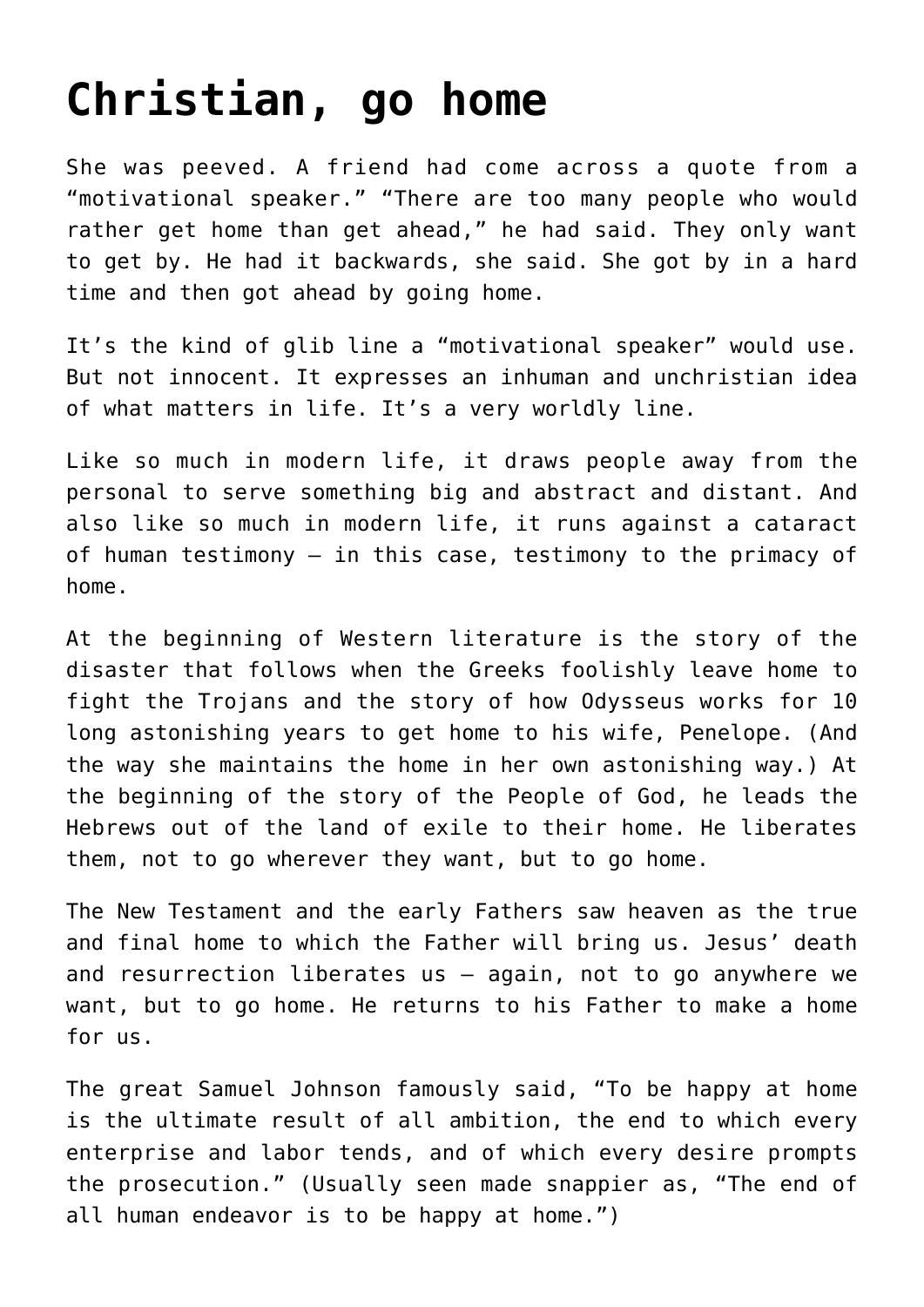The Catholic writer Hilaire Belloc wrote a famous four-line poem about this: "From quiet home and first beginning, / Out to the undiscovered ends, / There's nothing worth the wear of winning, / But laughter and the love of friends." Home here may be the pub, but it's the same idea.

C.S. Lewis asks, "What do ships, railways, miners, cars, government etc exist for except that people may be fed, warmed, and safe in their own homes?" Tolkien ended "The Lord of the Rings," his story of the world's cataclysmic war, with the hero in his kitchen with his wife, at his table, with one of his children in his lap, saying, "Well, I'm back."

But this "motivational speaker," enemy of the humane life, pulls in the money by motivating sad saps to give up their homely lives for mythical promises of worldly success. He says with apparent disgust that "there are too many people who would rather get home than get ahead."

But why home? For many reasons, but for one very practical one. Jesus and pretty much everyone else warns us about being at home in the world. But not against being home at home. Home is a gift. It's a fallen version of man's original home in the Garden, and the life we were intended to live there.

As Christians, we live to get to our final home. We get to heaven by practicing in this life. Our earthly home is the best place to practice. You know the people, you see them, you can sense what they need and want. You must make concrete choices to love them or not.

Not that it will be easy. It may be good practice because it's hard. As Chesterton said in one of his more cynical moments, "The Bible tells us to love our neighbors, and also to love our enemies; probably because generally they are the same people." Even when you love someone deeply, he will sometimes be very difficult and annoying and maybe infuriating.

That home will be your literal home (unless it's unbearable or